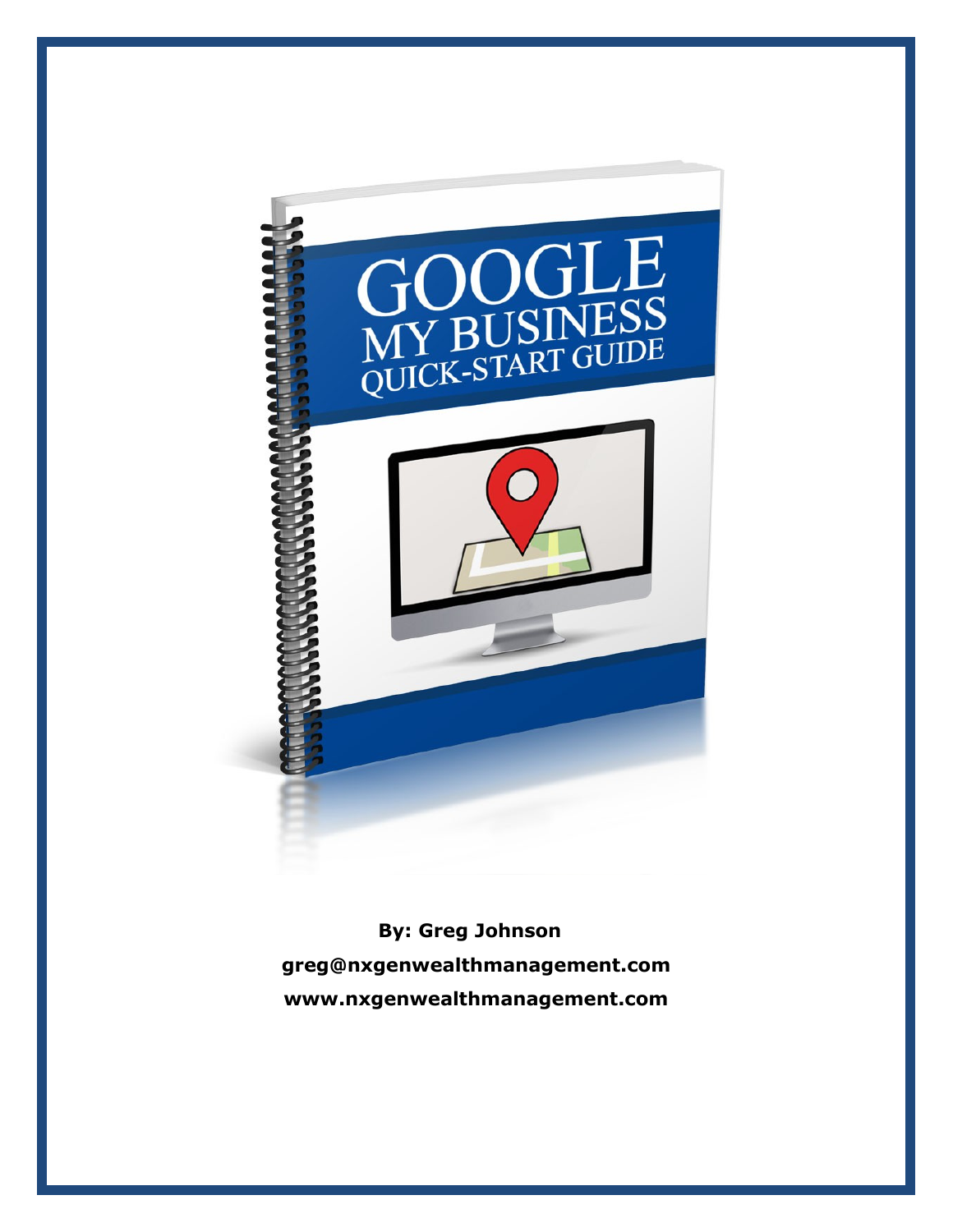## **What Is Google My Business?**

Google My Business is an invaluable tool for any business owner who runs a brick-and-mortar business. Understanding the fundamentals of this platform will increase your chances of being found in *local* and *mobile* search results.

As a small business looking to connect with more local consumers, *these*  search results are the most valuable ones you can pursue. Getting ranked locally is also a lot easier and less time consuming than attempting to compete with the entire world. Not only that, but focusing on local rankings will also help you reach geo-targeted consumers who are more likely to become real customers.

Google My Business is a new dashboard which replaces Google Places for Business and Google+ Local. Google has experimented with both platforms in the past, which has left many business owners feeling confused and frustrated.

The new Google My Business dashboard will eliminate this confusion by allowing you to manage your company information across all of Google's platforms, including Search, Maps, and Google+. It's a one-stop solution that should help you simplify the whole listing management process in the going forward.

Accessing the dashboard is easy. You can do it from the Google My Business platform on your PC, or you can download the Google My Business App for the Android iOS and use it on your mobile device. Either method will allow you to access and control all of the dashboard functions.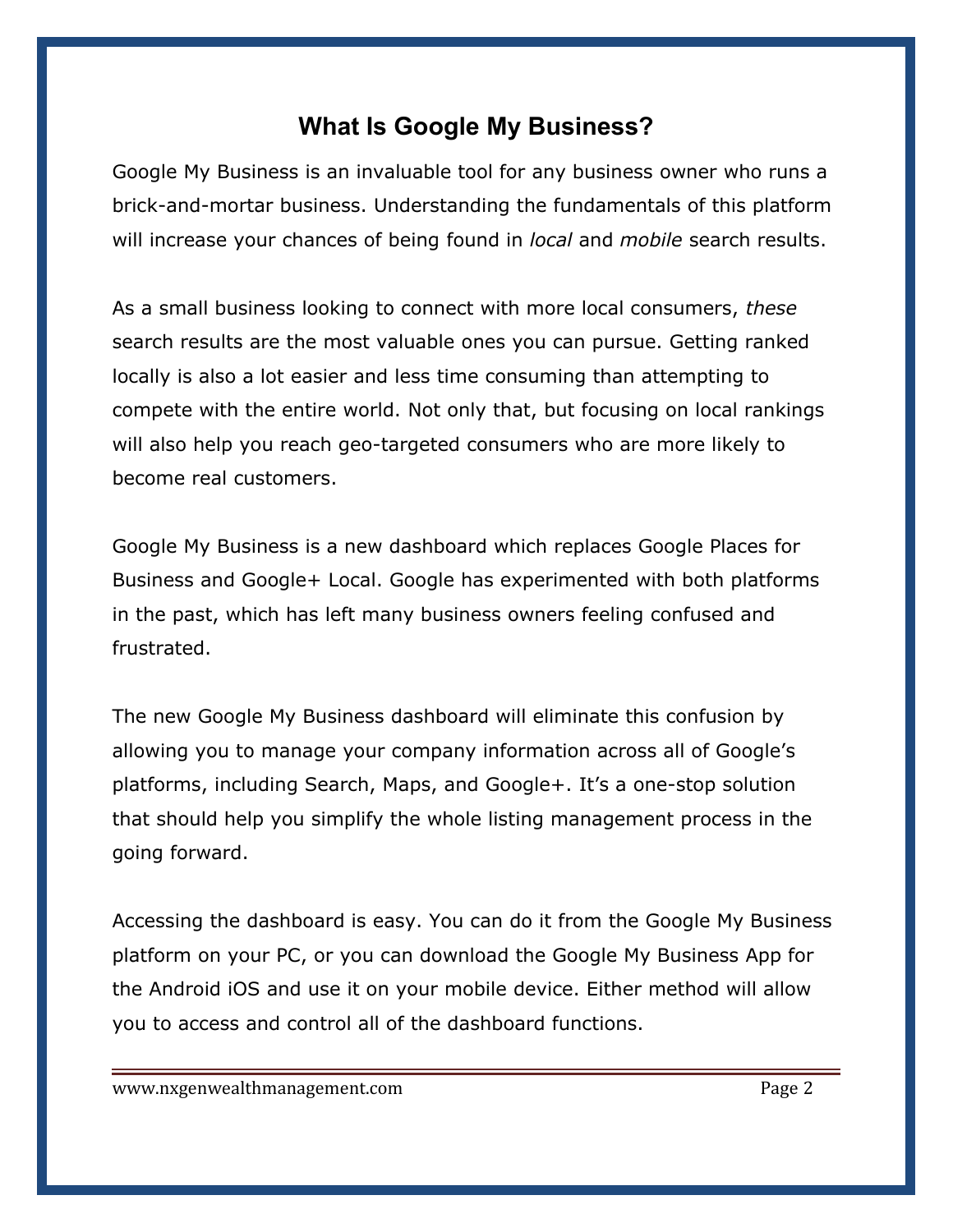While I can't promise you that Google won't change things up in the future, I *can* promise that this integrated system makes things a lot easier right *now*. So here are some step-by-step instructions to help you become familiar with the Google My Business platform.

# **How to Get Started on Google My Business**

Getting started is simple.

1. First, visit the following link: [http://www.google.com/business.](http://www.google.com/business)

2. If you already have a Google Places or Google+ Local account, just sign in. Your listing should have automatically been upgraded to Google My Business. You'll be taken to the new dashboard, which I'll show you in a moment (see Step 6).

3. If you've never done anything with Google before, then you'll need to choose the "Get on Google" button. You'll be taken to the following screen:



Simply search for your business name and address; there is a good chance that Google will already have your company listed. That is because they have aggregated information from a lot of different sources to populate their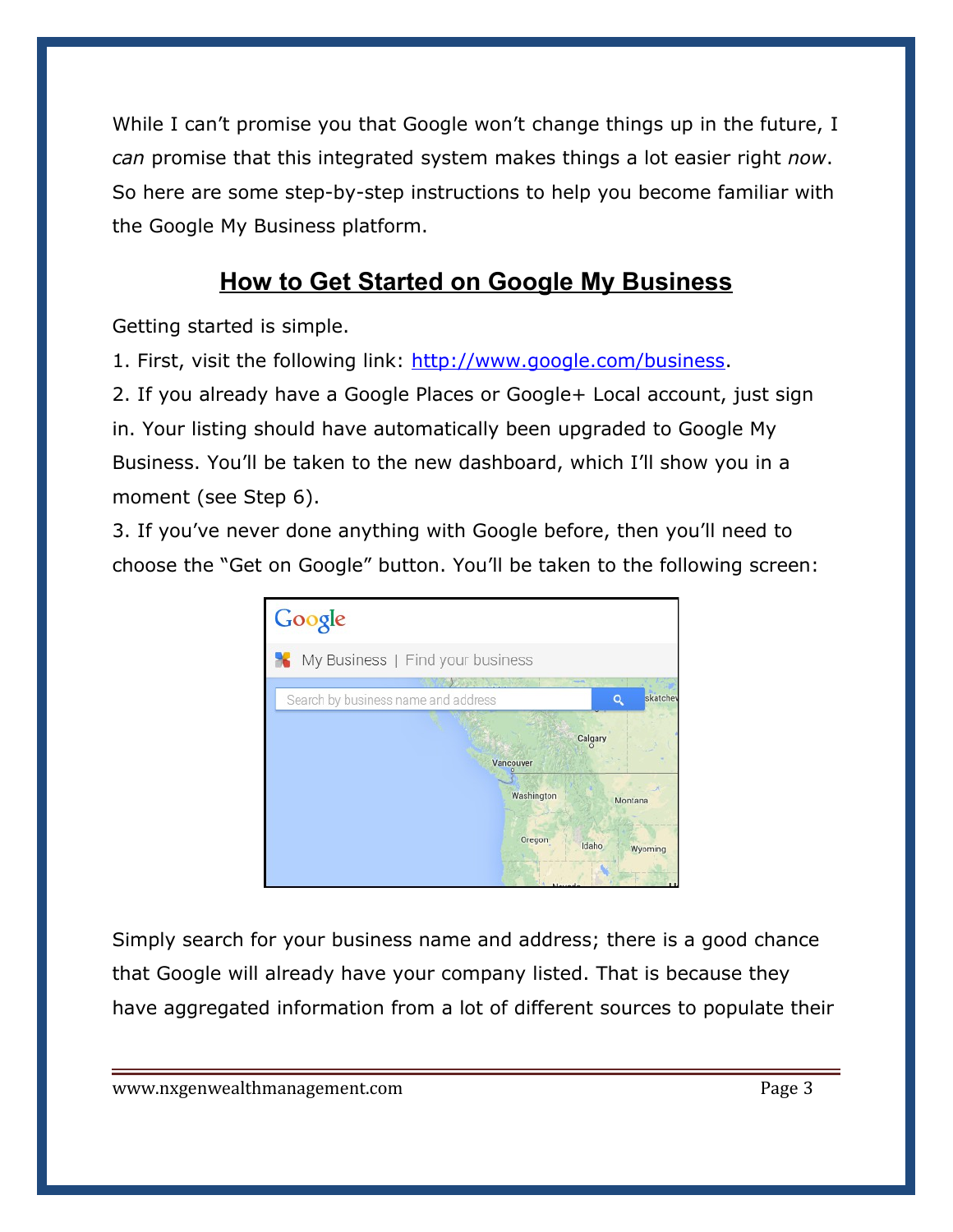platform. However, there is no guarantee that the information is correct. So this is why you need to complete your profile, verify it, and optimize it.

4. If your business is already in the system you can click on the listing to claim it. You'll see a box that looks like this:



Obviously, Google doesn't want just anyone claiming listings; so you will have to verify that you're the rightful owner of the business. Google will either offer you the option to do this right away, over the phone, or they'll want to send a post card with a special code. You won't be able to access all of the features of Google My Places until you complete this verification process.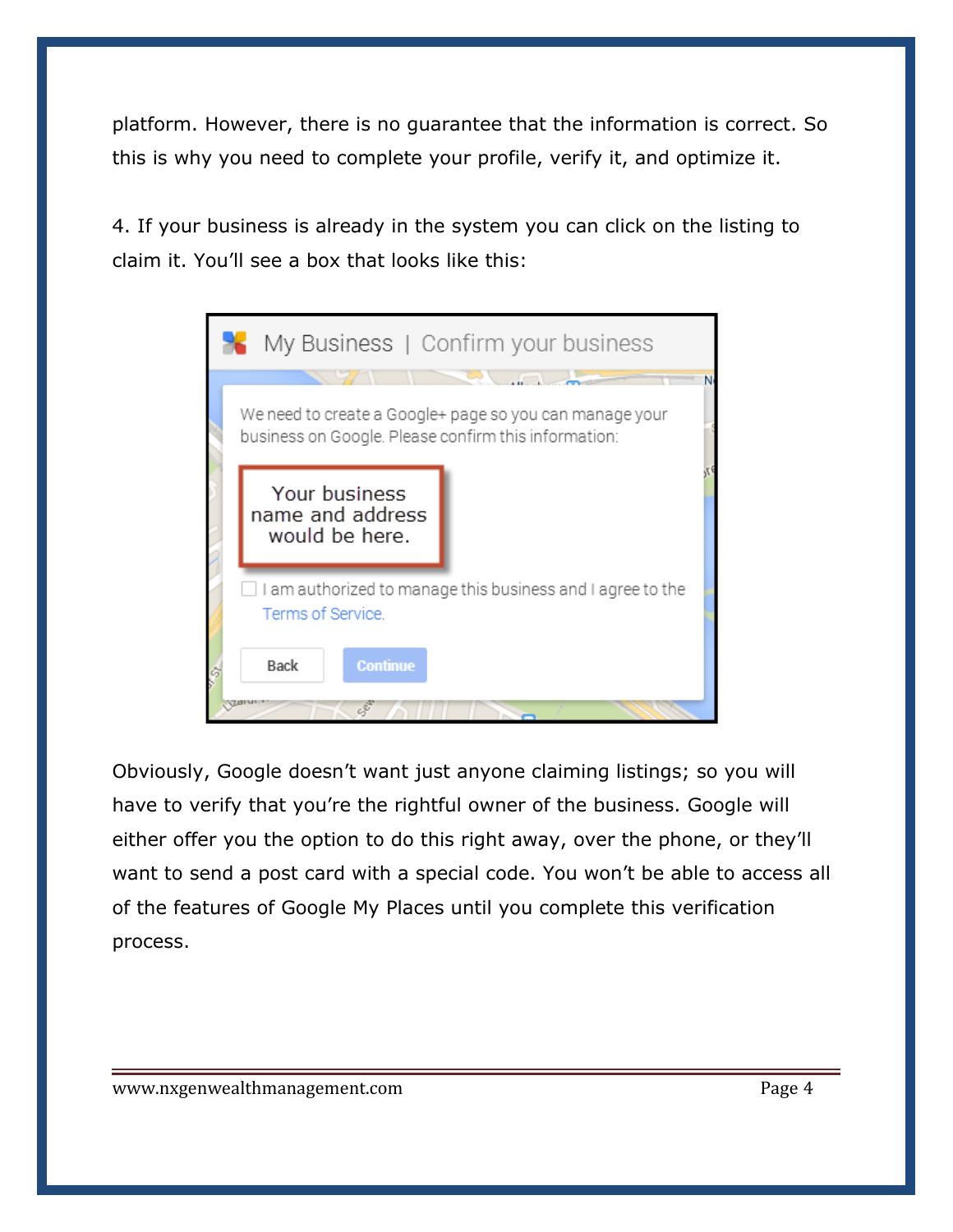5. If your business is *not* in the system, you'll have to add it. Just click on the option that says, "None of these match, add my business." You'll be taken to this very simple form.

| Country / Region<br><b>United States</b>                                                  |  |
|-------------------------------------------------------------------------------------------|--|
| Street address                                                                            |  |
|                                                                                           |  |
| City                                                                                      |  |
| ZIP code<br>State<br>Please select                                                        |  |
| Main business phone                                                                       |  |
| ≋≣ ≁                                                                                      |  |
| Category<br>Enter a category                                                              |  |
| I deliver goods and services to my customers at their<br>location - Important information |  |
| <b>Continue</b><br>Back                                                                   |  |

Fill out your information. Make sure that you are **100% accurate** as you do so. You'll want to use your legal name, your local physical address , and

www.nxgenwealthmanagement.com example and a state of Page 5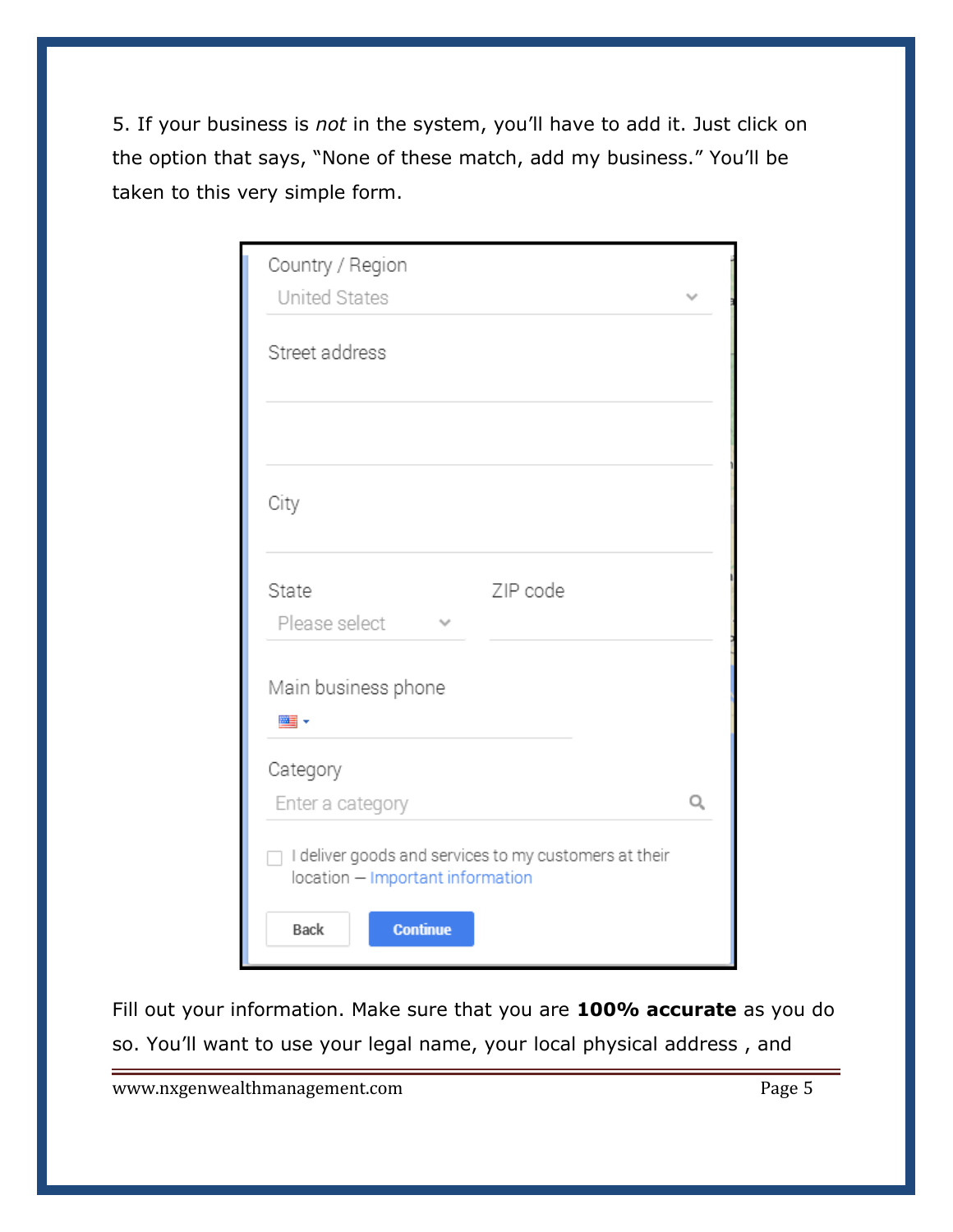your exact business phone number. All of this information should be entered the exact same way everywhere online, including your website and other local listing sites. For instance, if you routinely type out the word "Street" then make sure you do so here and everywhere else. Don't use "St." If you're ABC Business, LLC., then include the LLC. All of this will matter when it's time to build up your rankings later.

6. Once you've logged in, you'll be able to view your dashboard. You can access all of the Google My Business Features here. As you can see, you can easily access reviews, insights about your page's performance, the Google Adwords Express feature, the Google+ social media platform and YouTube by interacting with this menu.

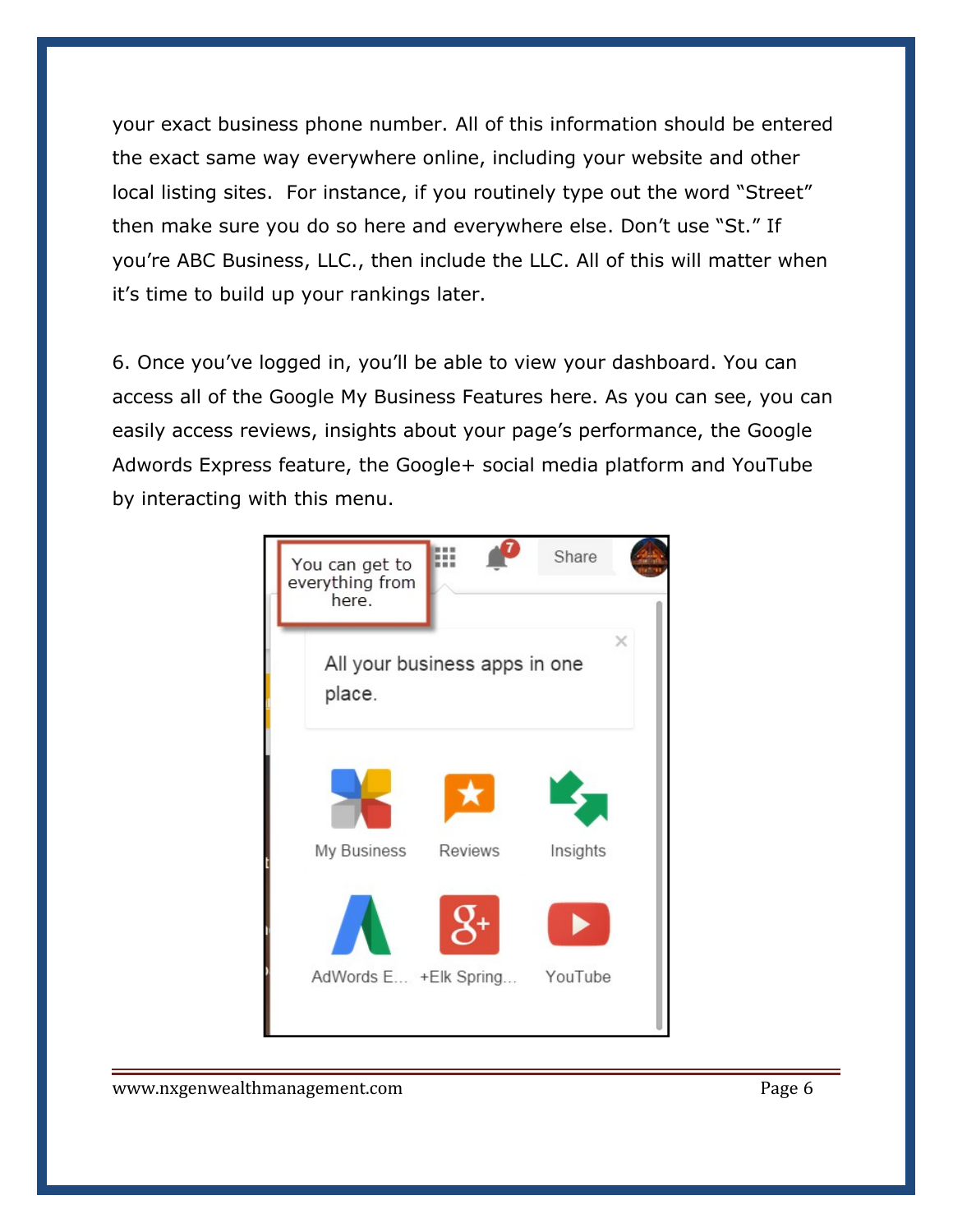### **FEATURES**

Google My Business offers several new and existing features which new users, as well as veteran users of Google Places or Google+ Local, should be aware of. Once you login to the new dashboard, you can take a closer look at how each of these features work together to boost your overall online presence and help you save time.

### **Pages Type**

No small business is the same, so Google gives you some choices when it comes to setting up your local page - based on your business type or industry. You can choose between the Store Front, The Service Area, and the Brand page.

If you already had Google+ Local set up then you should have already been upgraded to the appropriate page type. You can change it by editing your business information.

### **Virtual Tours**

This feature lets you add video so that you can give customers a view of your business in action. Using this feature is a great way to reach out and connect with potential customers. Once people get a behind the scenes sneak peek into your company, many of them will trust you more and feel more comfortable doing business with you.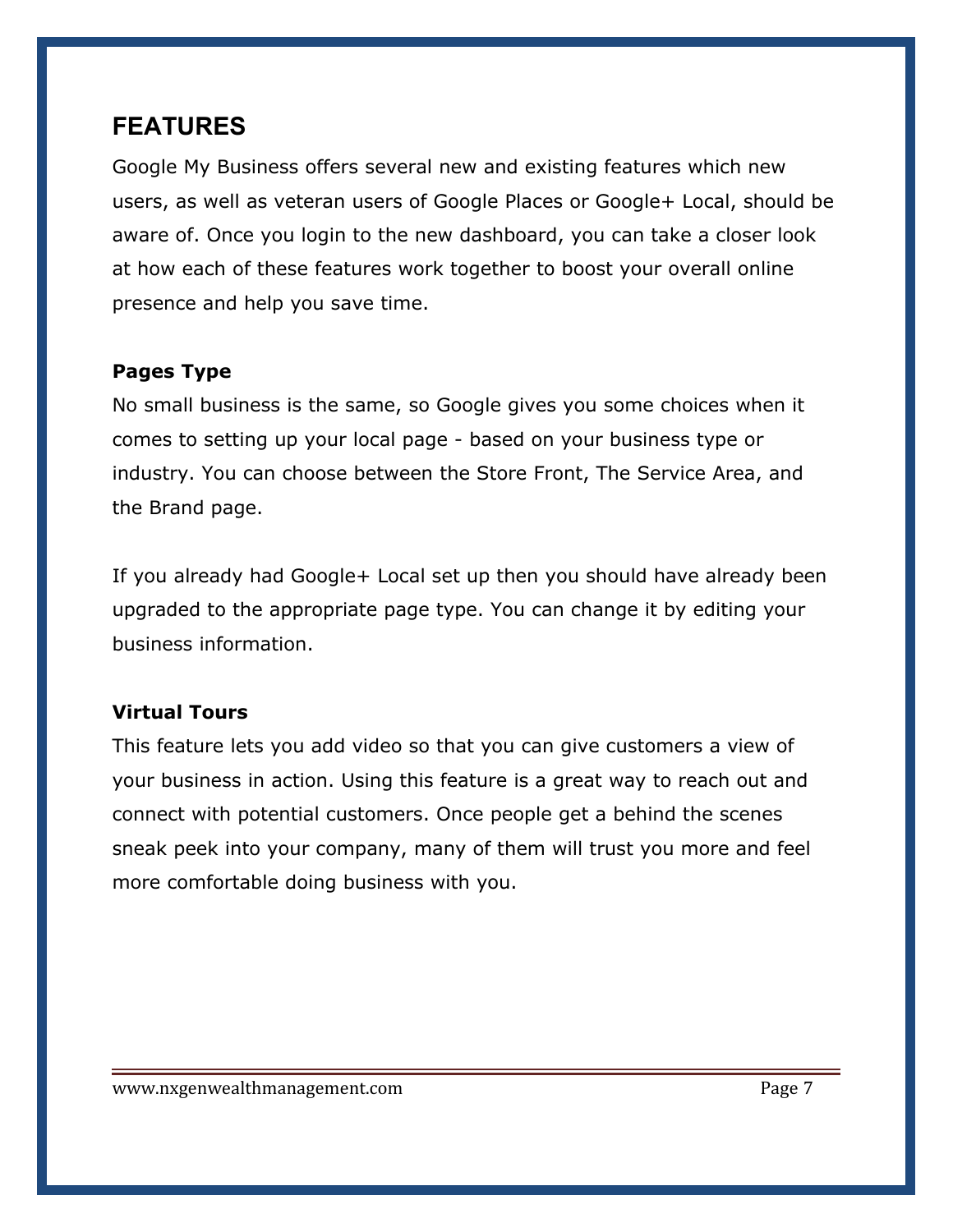#### **Reviews**

Google My Business makes it much easier to deal with customer reviews. As you may know from previous experience with Google+ Local, reviews play a major role in your ability to rank in Google's Local Search results.

Reviews also matter to your reputation. It's hard to get someone to try a new establishment if it has a steady stream of bad reviews. So it pays to encourage your customers to leave reviews and for you to engage and respond to reviews (both negative and positive).

Wish a bad review could go away? You can't remove reviews; only Google can do that, which is highly unlikely under normal circumstances. But you *can* respond to them. From your Dashboard, click "Manage Reviews." You'll see a page that looks like this one.



As you can see, you can respond to each review by choosing the "View and Reply" button. Often, this is a very good idea, since it shows people that you actually care about customer service, and that you're willing to engage.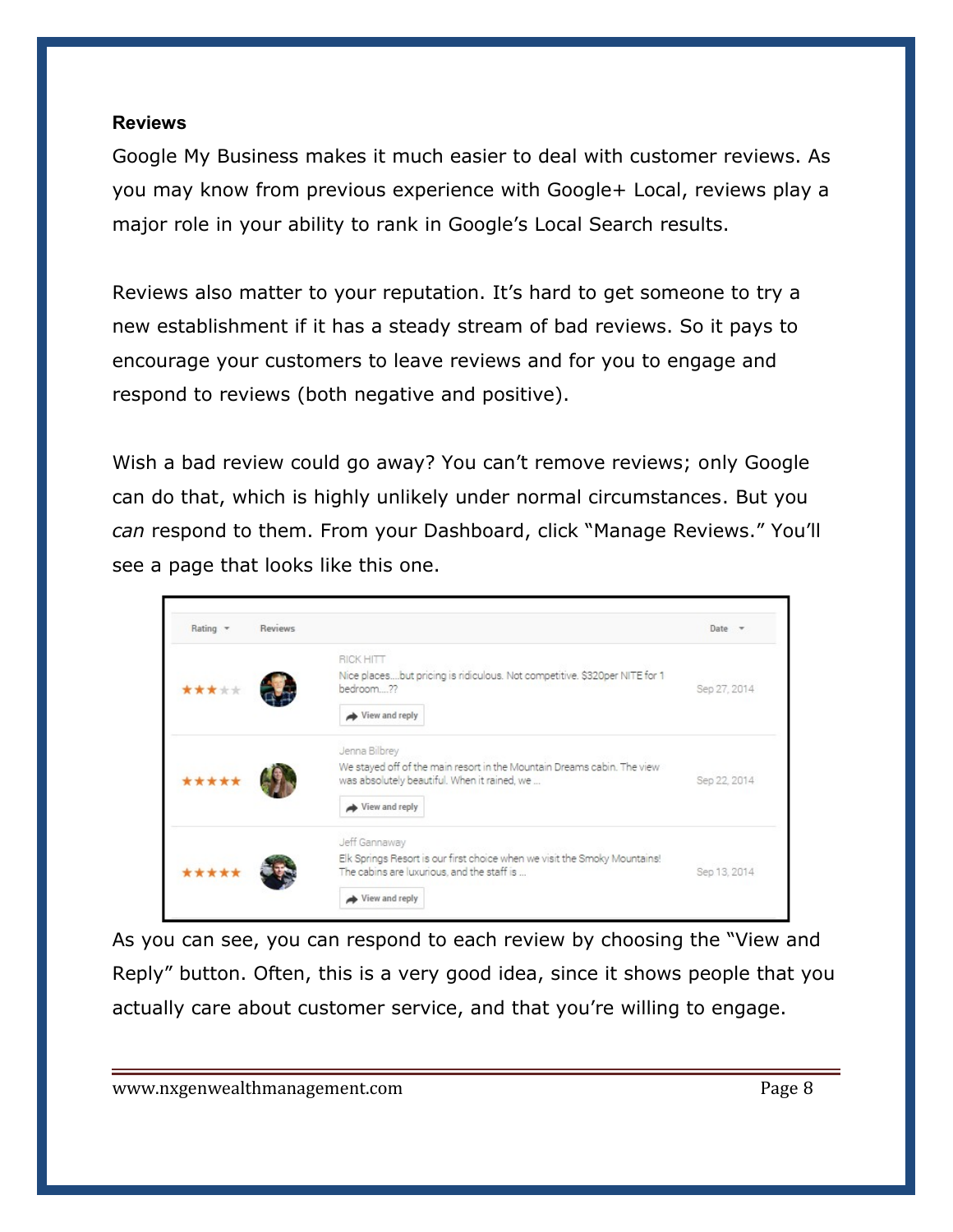You can thank people for their good reviews, and you can try to work things out with those who have taken the time to leave complaints. Either way, it's far easier than the old process, which involved many more steps.

You can also take a look at review analytics.

This is an incredibly beneficial tool, as it helps you monitor your reputation, not just on Google, but all over the web. It tells you where all of your reviews are coming from, so that you can check them out and respond to them as necessary on other sites.

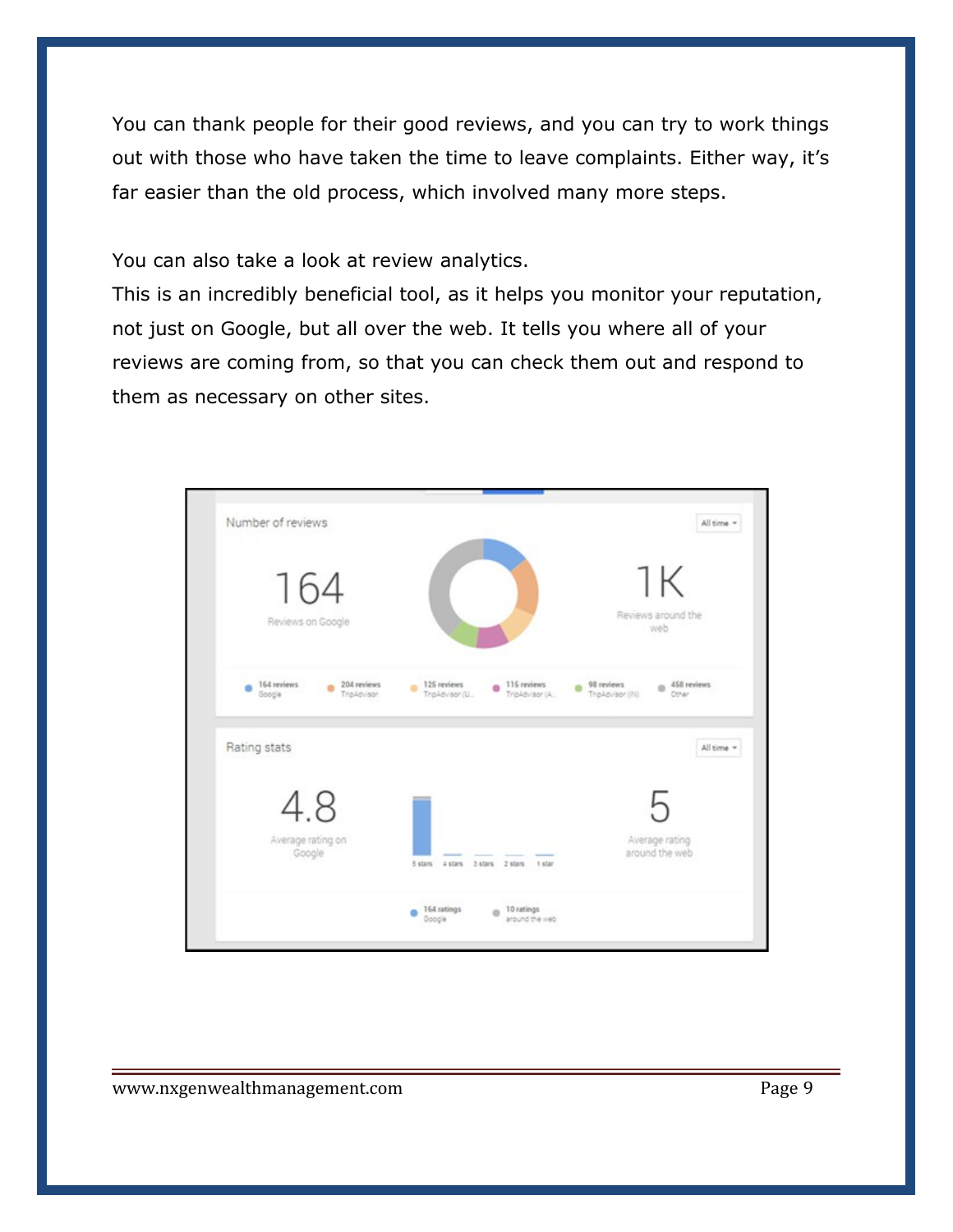There's a good chance that Google is using the sum total of all of this review data to make decisions about how it will rank you. In the past, it looked like reviews on other sites had only a very small impact on your local rankings.

However, this report indicates that reviews on other sites might start playing a larger role in the algorithm. Time will tell. In the meantime, gathering reviews continues to be an important part of the small business owner's marketing strategy. So I would recommend that most business owners focus on getting customers to write the bulk of those reviews into Google My Business.

#### **Insights**

The Insights feature allows you to access analytics reports and data so that you can understand how your Google My Business profile is performing. You can view the number of views your pages are getting, the number of times people are clicking through to your primary website, and the number of times people ask for driving directions so that they can visit your establishment.

You can also view engagement on each of your social posts. If a post is performing particularly well, you'll know that you should use more content like that to drive additional engagement. If a post is performing poorly, you can adjust your social strategy appropriately.

Finally, you can get some insight on your Google+ followers. As you gather followers, Google will attempt to gather data on where those people are coming from, and who they are. If you aren't getting many followers, this data may not show up. But if you are, you should see their location, gender,

www.nxgenwealthmanagement.com entitled a state of the Page 10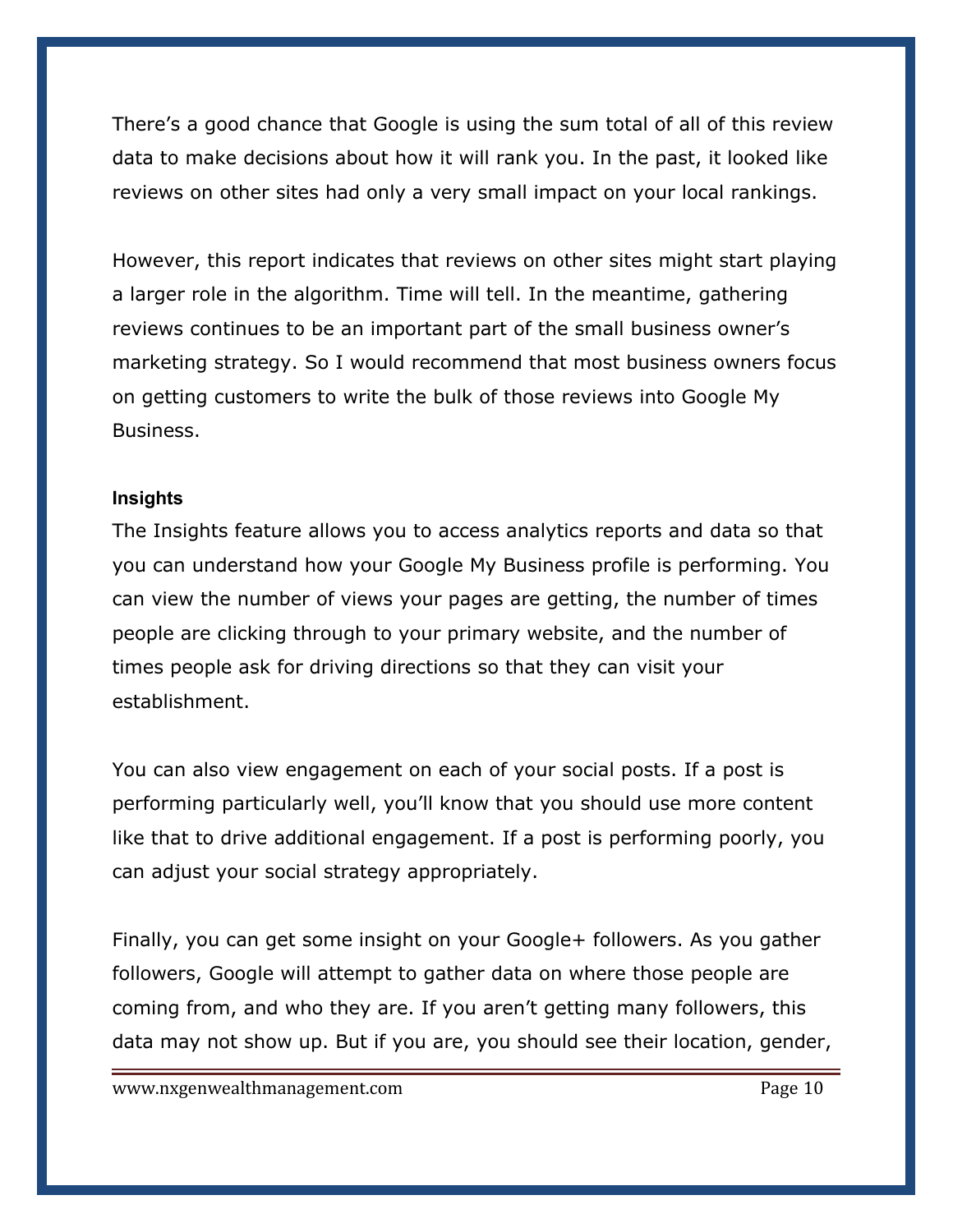and age. This data can help you plan more audience-appropriate content for your Google+ profile and other marketing efforts.

#### **AdWords Express**

If you use PPC campaigns to drive traffic to your business website, you'll really enjoy this more user-friendly AdWords interface. Before Google My Business you would have had to go to a separate login page to access AdWords.

Now you can create, launch, activate, and deactivate ads in the same place that you are managing the rest of your Google marketing efforts. You can easily track your ad's performance from the AdWords dashboard, as well.



From here, you can make some decisions—are you getting a large enough return on your investment? Do you need to deactivate some campaigns? All of this can be done from the drop down arrow next to the ad name. This will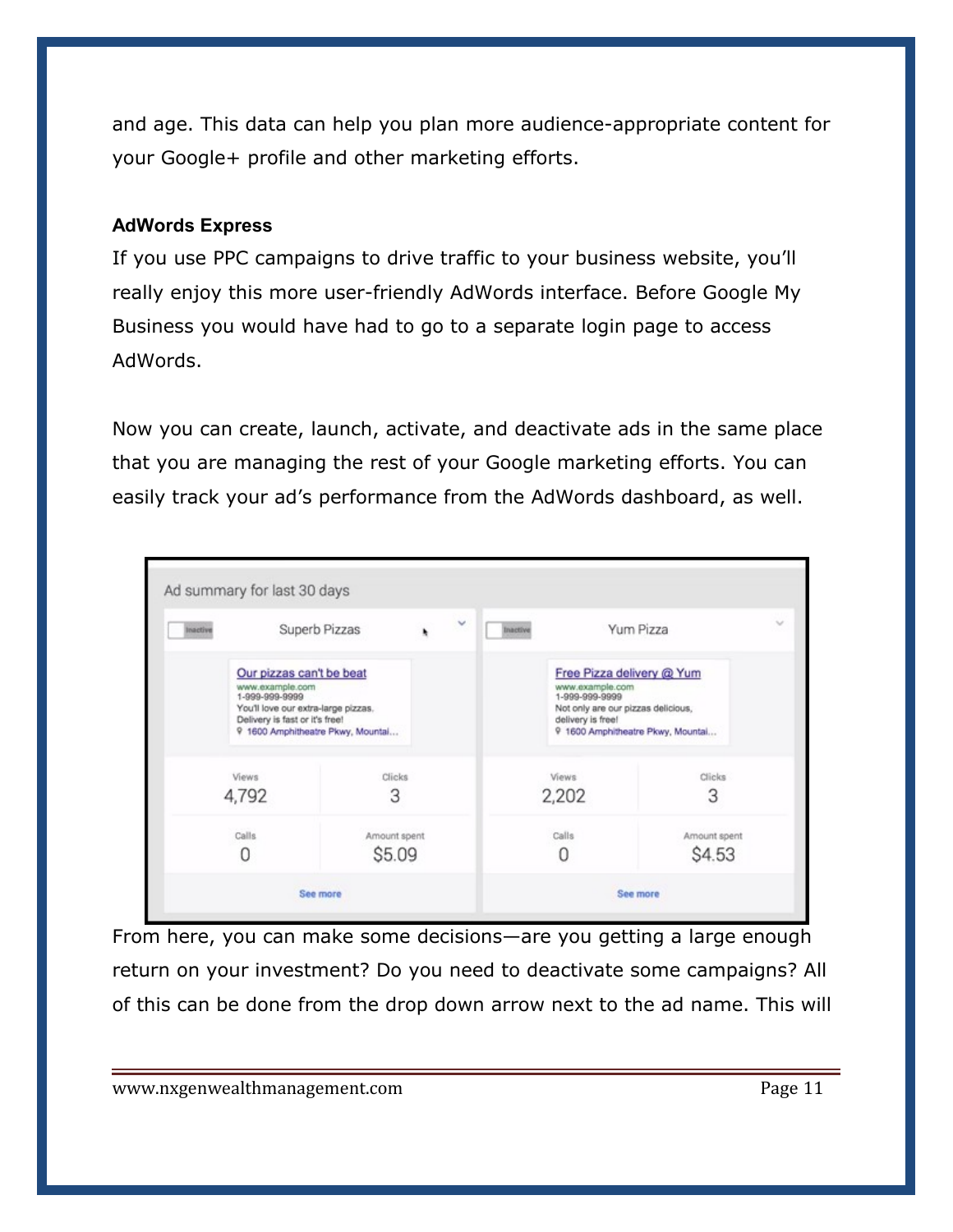give you a menu that includes options for changing your ad's headline or editing the text, deactivating the ad, or removing it entirely.

#### **Engage and Interact with Google+ Followers**

You'll find that this feature functions pretty much as it always did.

You'll see a quick social update feature right under your dashboard header.

|                           | Share what's new |        |      |         |        |              |
|---------------------------|------------------|--------|------|---------|--------|--------------|
| $\overline{\mathbf{g}}$ + |                  |        |      |         |        |              |
|                           |                  | O      | c,   | $\circ$ | 同      | Share update |
| Share                     | Text             | Photos | Link | Video   | Event. |              |

You can simply type and share. However, you will have to get off of your dashboard if you want to interact with the greater social platform. To do this, you will select the Google+ icon on your menu.

By the way, if you haven't been using the Google+ social profile, you should really consider it. Google+ offers a distinct advantage over every other social profile out there because Google includes the content of your posts in the search results. This offers yet another way to get your business seen and heard in an increasingly crowded marketplace. Google+ has become just as important to the average business owner as Facebook, so don't neglect it.

#### **Bulk Upload Tool**

There is one more tool I want to share with you. This one isn't as readily apparent on your dashboard as the others.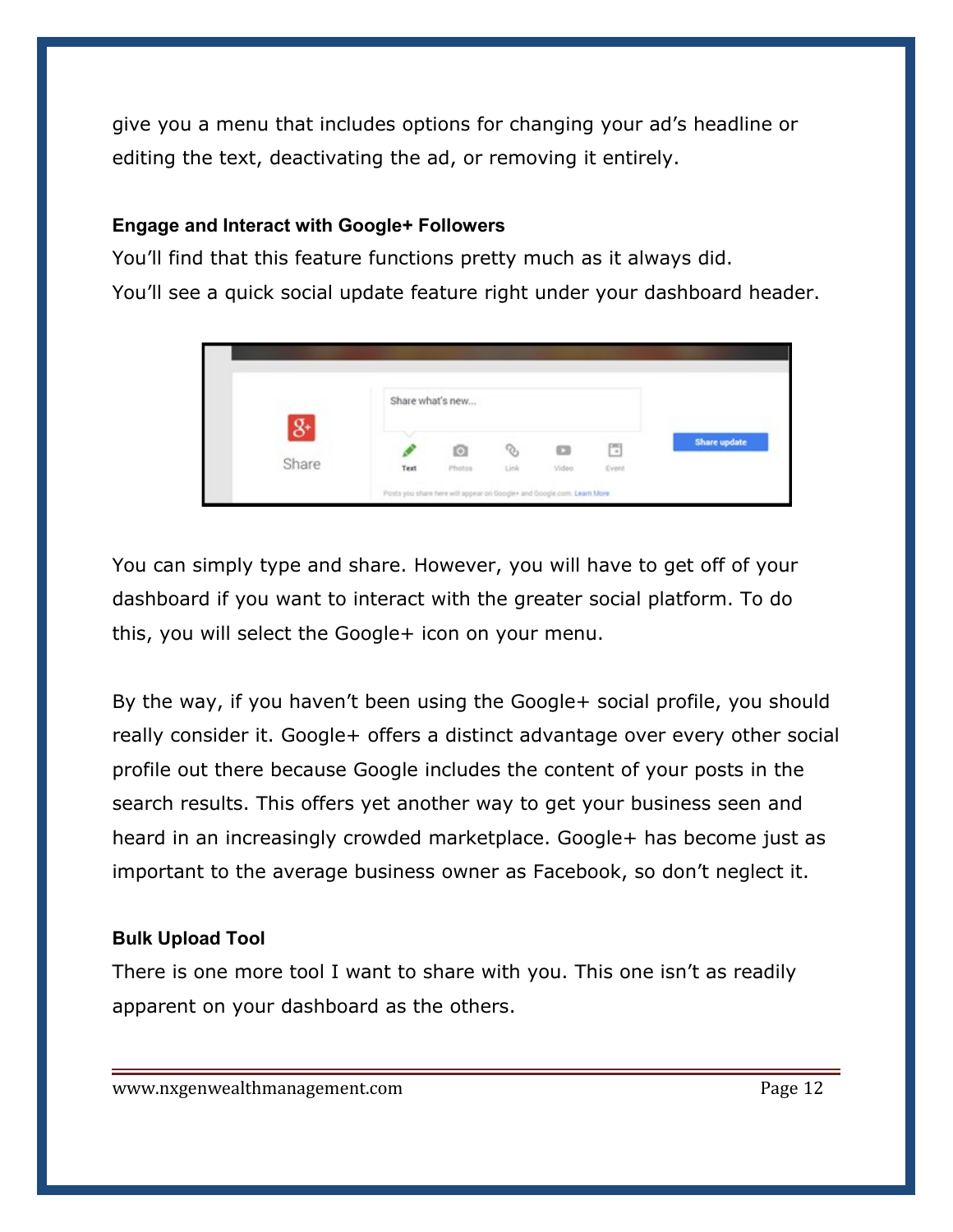The Bulk Upload Tool allows a business to easily manage information for ten or more locations. The early Google+ Local platform did not provide business owners with multiple locations any easy or intuitive way to manage these locations. Google My Business has corrected this problem.

You will visit<http://www.google.com/local/manage>to begin using this tool. You will enter each location's information into an Excel spreadsheet using [this template.](https://docs.google.com/a/google.com/spreadsheet/ccc?key=0AtAMaLBhiYxedHRucWhlVUxNZ0QwOUJJSDFwbDRkd2c#gid=0) Then you will upload your spreadsheet. Make sure you read through all of Google's quality quidelines before attempting to do this, or you may experience verification problems.

## **Tips for Using Google My Business**

Google can be a bit picky at times. If you want to use Google My Business successfully, then you'll need to employ several best practices to get the most out of the platform. Each of these pointers will help you avoid verification issues, Google penalties, and ranking problems that can prevent you from experiencing all of the benefits Google My Business has to offer.

1. Make sure you complete every step of the process as thoroughly and as completely as possible. Fill out as much information about your business as possible. There a lot of "fake businesses" out there who attempt to set up profiles for nefarious purposes. Google wants to make sure you aren't one of them. If you provide more information you'll give Google more reason to believe your profile is trustworthy, which means you can expect to experience an increase in your rankings.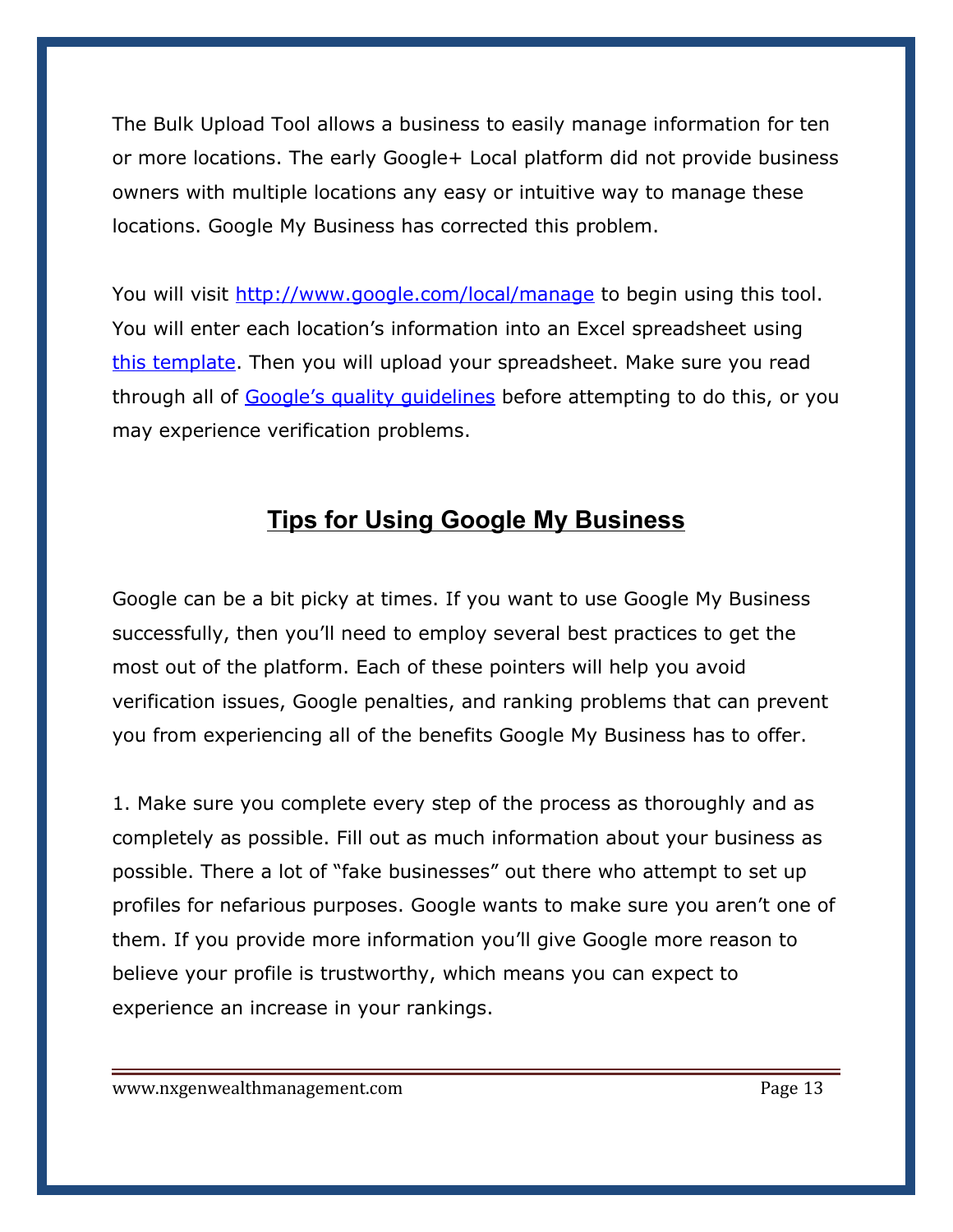2. Use your legal business name—not a nickname. Using a nickname or an abbreviated version of your name slows down the verification process, reduces your trustworthiness in Google's eyes, and creates a listing which contradicts listings in other directories—which are important. In a moment, I'll explain exactly why this is so important (see Tip  $#7$ ).

3. Use your physical, business address precisely as the US Postal Service uses it, right down to spelling out the word "Street" if that is what the postal service does. Again, see Tip #7 to find out why.

4. Use a local phone number—not a 1-800 number. You want to strengthen Google's perception of your business as being a good fit for *location based search results*. That means you want to show Google an area code that fits the location you're trying to rank for. 800 numbers are also far less trustworthy than traditional local numbers.

5. Add your hours of operation. Again, Google wants to see more information. So do customers. Besides, when you do this you get a perk. Customers who click on your business listing during your hours of operation will see a cheerful, "Open now!" right under your business hours. This may inspire them to take the next step, which is, of course, getting into their car, showing up at your doorstep, and spending some money.

6. Create a detailed overview of your business. Keep in mind that Google does not want to see slogans, URLs, store codes or phone numbers in this section. You need to avoid exaggerated claims like: "The best hair salon in town!" You can, however, give more details about your location: "A full service hair salon in Brooklyn's Williamsburg District" would be just fine.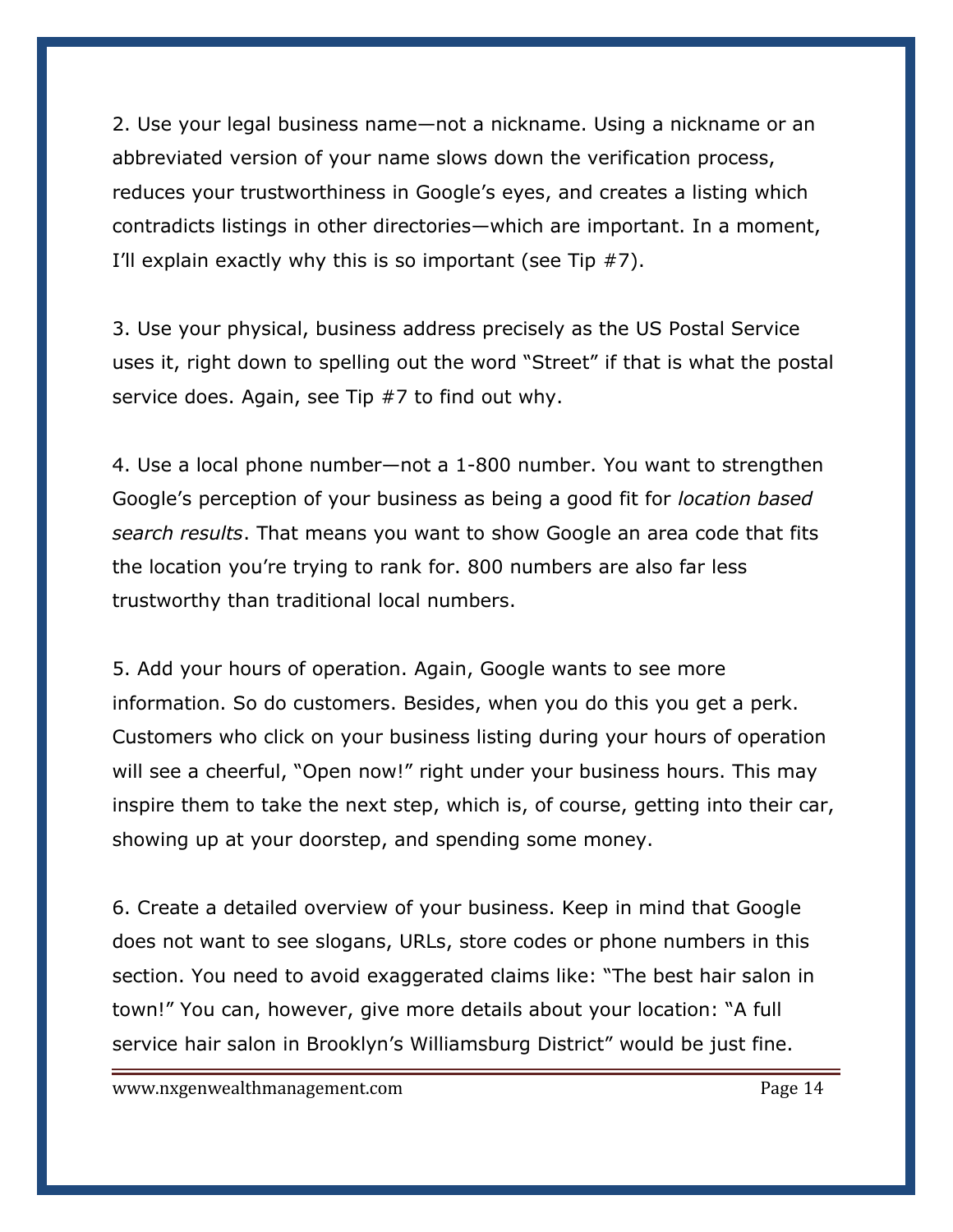7. Get NAP (name, address, phone number) citations to improve your rank. You receive a *citation* when anyone lists your name, address, and phone number somewhere on the Internet. You'll usually see citations in a directory of some kind, but they don't have to be. Placing your NAP in the footer of all of your web pages counts, too. Here's the catch: the NAP has to match the address in Google My Business in order to count. And it has to be an *exact match*. That's why you're safest using your legal name, and it's why you should take the time to look up the US Postal Service's version of your address. That's the address that Google is going to treat as trustworthy.

You probably have some citations already thanks to data aggregators. However, you do not have to *rely* on those services, and, indeed, you shouldn't. You'll miss vital opportunities if you wait for others to list you and there's no guarantee that others will list your business in an accurate, helpful way.

You should actively make citation-building a priority. You can start by targeting the "usual suspects," which are:

- $^{35}_{17}$  Yelp
- $^{35}_{17}$  Yellowpages.com
- $^{35}_{17}$  Citysearch.com
- $\frac{35}{17}$  Facebook.com
- $\frac{35}{17}$  Manta.com
- $^{35}_{17}$  Merchantcircle.com
- $\frac{35}{17}$  Superpages.com
- $35<sup>35</sup>$  Switchboard.com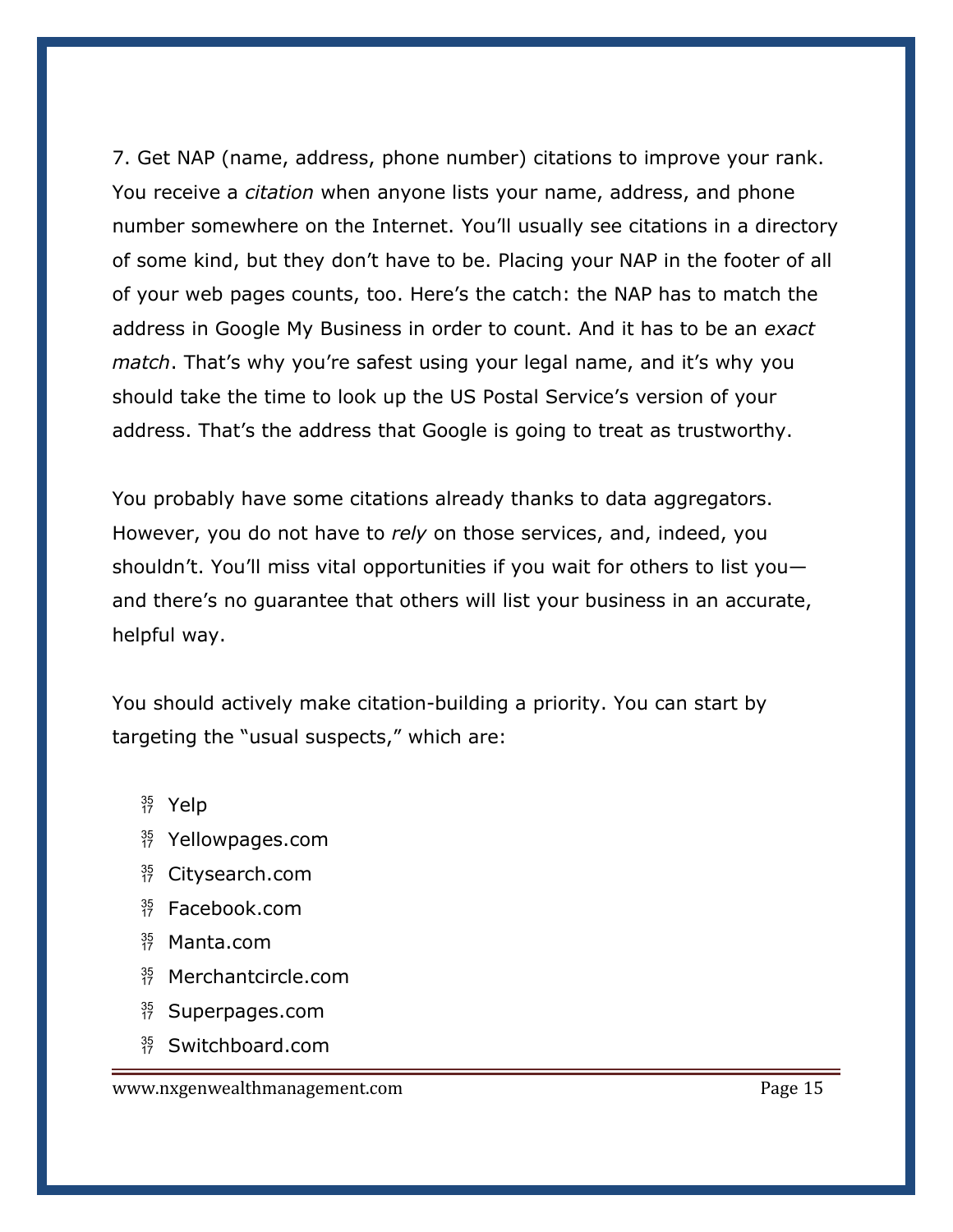The [Whitespark Local Citation Finder](https://www.whitespark.ca/local-citation-finder) is one of the easiest and best tools that you can use in order to update, claim, verify, and add citations across the Internet. You can use it to check and claim existing citations, and you can use it to create new ones. It's incredibly comprehensive. It also allows you to check out your competition, giving you an opportunity to build more citations.

It is a paid tool, but it's not an expensive paid tool. It's also the tool that the pros use to make sure they're hitting every citation opportunity.

Citation building can be tedious. Every site has its own rules and its own verification processes. You'll have to make an account on each site. However, it's also an easy way to market your business. Most web searchers click on the top local search result first. As a result, most of those web searchers end up doing business with that business. Therefore, being first is going to pay off in a big way, so your goal should be to get there (or very close to it at the least).

8. Kill duplicates. You'll want to find any duplicate Google My Business Pages and get rid of them. You'll also want to kill duplicates in every other directory you find as well.

9. Encourage your customers to leave reviews on your listing. Reviews are the other major ranking factor that Google My Business uses to rank your listing. Just make sure you're not offering customers incentives to do so, like discounts or free product. Usually, simply asking or reminding them is enough.